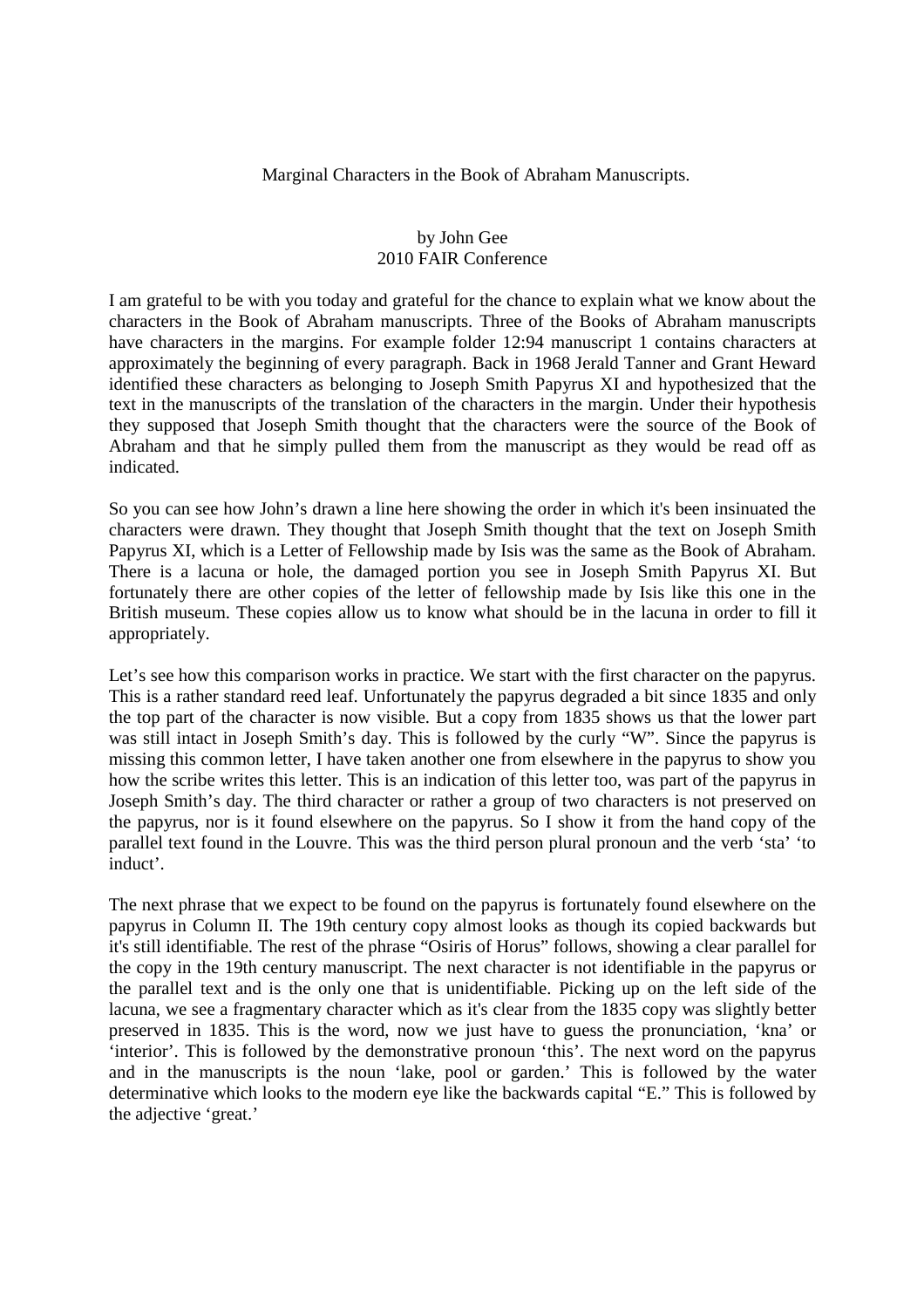We then come to the largest group so far in the manuscript, the name of the Egyptian God Chons. The complicated form of the characters is well preserved in the 19th century copy. This is followed by a sign which is a pair of arms and represents the word 'arms' or 'hands', the next group of signs looks like a rather poor copy of the prepositional phrase 'in it'. The copyists in the 19 century sometimes did not really understand what they were copying and it is sometimes something of a stretch for those of us who can read the ancient scripture and recognize what it was they were copying. It is no coincidence that the characters were not originally recognized by Egyptologist.

The next group of signs looks like the following cluster although the determinative is difficult to recognize. The following signs in the manuscripts are the terms for "heart." This is followed by the verb 'born of.' The next group of signs in the papyrus and the manuscript is the feminine form of the word 'the' written out fully. This is followed by the term 'she of high character.'

The next sign is a female determinative. The next group of signs is two phrases "justified" or "vindicated" or "deceased" and the word "likewise." This is followed by the word "after" and the copy shows that more of the characters were preserved in the 19th century. The name of the mother of the individual comes next. Then come the words "two arms to." This is followed by the very clear writing of an alternate spelling of the word "heart." Next we have a group of characters that finish out the end of a line that seems to be ungrammatical in the original. Finally we have the end of the word "burial."

So Heward and Tanner were right that the characters in the margin of the manuscripts come from Joseph Smith Papyrus XI. Unfortunately there was something about this subject they did not tell, something important that they may not have realized themselves. Lets see how their theory actually works in practice. We start with the character in the corner then move into the lacuna, then comes the unidentifiable character, right there and then we move across the line. You see that they're being taken in sequence. This is about as far as anyone feels the need to go.

What is happening seems pretty clear but it isn't. The next character is clear and pulled from two lines down. The one after that comes from two lines further. Then we drop yet another two lines, then back up a line. Finally we skip three lines up. Then it goes in sequence across the line. We then move down on to the next line but in the very next group of characters, we jump back to the previous line. Then we go back down to the next line, skipping over the characters on the left of the lacuna. Then we move to the left, finishing out the line. The project ends with the characters at the beginning of the next line. The characters in the margin start off with individual glyphs but the groups get larger and larger as the project goes on until it is given up.

If the characters in the left hand margin were thought to be translated by the words on the right, they should've been taken in order but they were not. The theory, as propounded, does not pass the sobriety test; they cannot follow a straight line. Egyptologists are so funny, aren't they? Thus there remains a significant gap between the fantasy theorized and the reality of where the characters actually came from. Significantly, in two places the same characters are placed in the margins. The characters were clearly taken from the same place but there is no overlap in the subject of the text on the right hand side. The idea that the characters were considered to be the